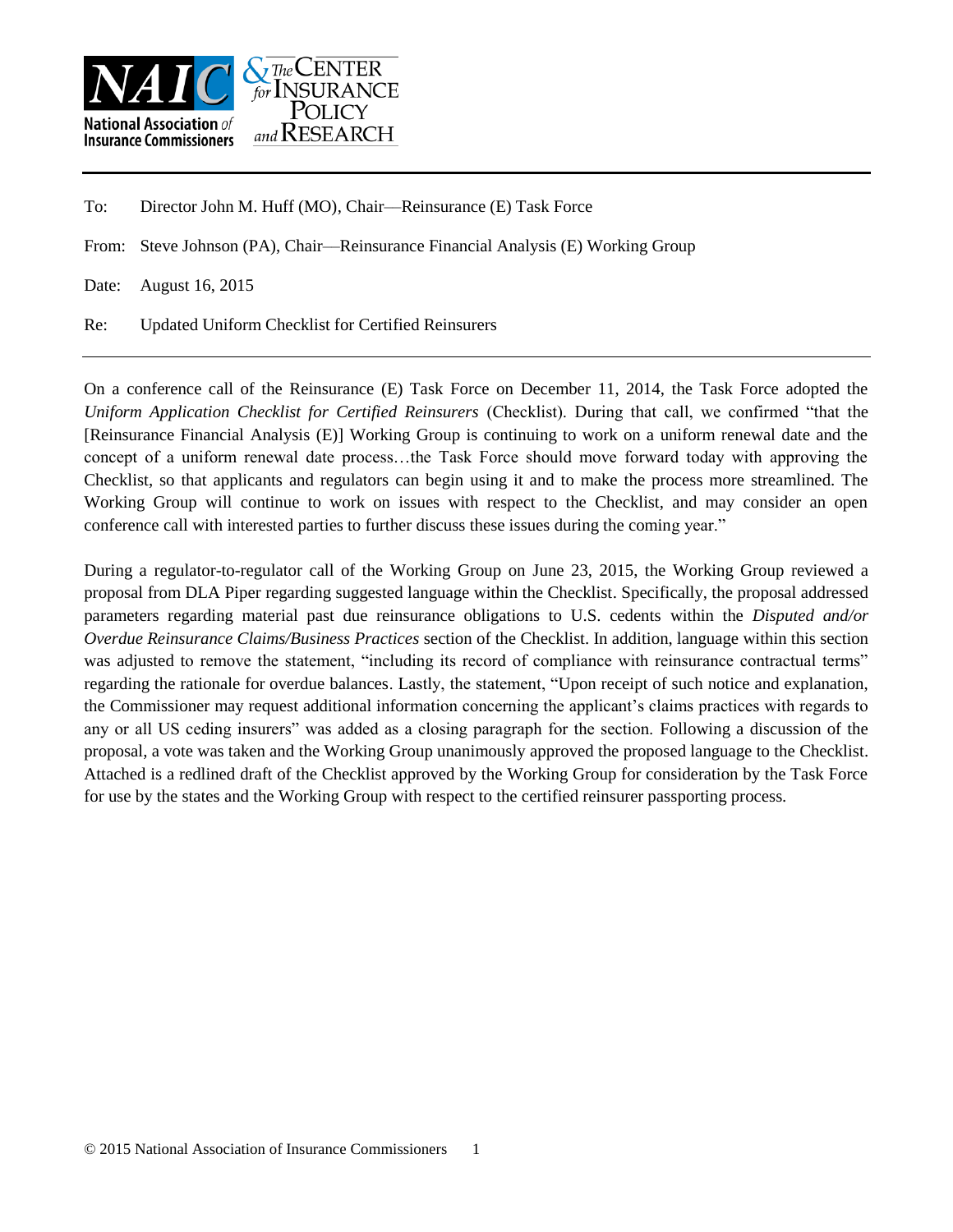## **Uniform Application Checklist for Certified Reinsurers**

*(Initial and Renewal Applications)* **DRAFT June 2015**

## **I. Applicant Information**

Company Name: Address: Primary Contact: Domiciliary Jurisdiction / Supervisory Authority: Applicable Lines of Business:

## **II. Filing Requirements for Reinsurer Currently Certified by Another NAIC-Accredited Jurisdiction**

If an applicant for certification has been certified as a reinsurer in an NAIC accredited jurisdiction, the [Commissioner] has the discretion to defer to that jurisdiction's certification, and has the discretion to defer to the rating assigned by that jurisdiction; i.e., "passporting."

a. Has the applicant been certified by an NAIC accredited jurisdiction? (Yes or No)  $\ddots$ 

[If "Yes", this state will confirm that the initial or renewal certification has been reviewed by the NAIC Reinsurance Financial Analysis (E) Working Group for passporting purposes.]

- b. If the answer to question II.a. is "No", please proceed to Section III of this application.
- c. If the answer to question II.a. is "Yes", the applicant shall provide the information required under Section II for consideration by the Commissioner:

| <b>Citation to</b><br>State Law/<br><b>Regulation</b> | <b>Requirements</b>                                                                                                                                                                                                                                                                                                                                                                                                                                                                  | Y or N | <b>Reference and</b><br><b>Supporting</b><br><b>Documents</b> |
|-------------------------------------------------------|--------------------------------------------------------------------------------------------------------------------------------------------------------------------------------------------------------------------------------------------------------------------------------------------------------------------------------------------------------------------------------------------------------------------------------------------------------------------------------------|--------|---------------------------------------------------------------|
|                                                       |                                                                                                                                                                                                                                                                                                                                                                                                                                                                                      |        |                                                               |
|                                                       | <b>Status of Domiciliary Jurisdiction:</b><br>The applicant must be domiciled and<br>licensed in a Qualified Jurisdiction, as<br>determined by this state.                                                                                                                                                                                                                                                                                                                           |        |                                                               |
|                                                       | <b>Verification of Certification Issued by</b><br>an NAIC Accredited Jurisdiction:<br>If the applicant is requesting that the<br>Commissioner recognize the certification<br>issued by another NAIC accredited<br>jurisdiction (i.e., passporting), the applicant<br>must provide a copy of the approval letter<br>or other documentation provided to the<br>applicant by such NAIC accredited<br>jurisdiction. At a minimum, this letter<br>must confirm the following information: |        |                                                               |
|                                                       | Name of $state(s)$ in which applicant is<br>a.<br>currently certified.                                                                                                                                                                                                                                                                                                                                                                                                               |        |                                                               |
|                                                       | The rating and collateral percentage<br>$\mathbf{b}$ .<br>assigned with respect to the applicant.                                                                                                                                                                                                                                                                                                                                                                                    |        |                                                               |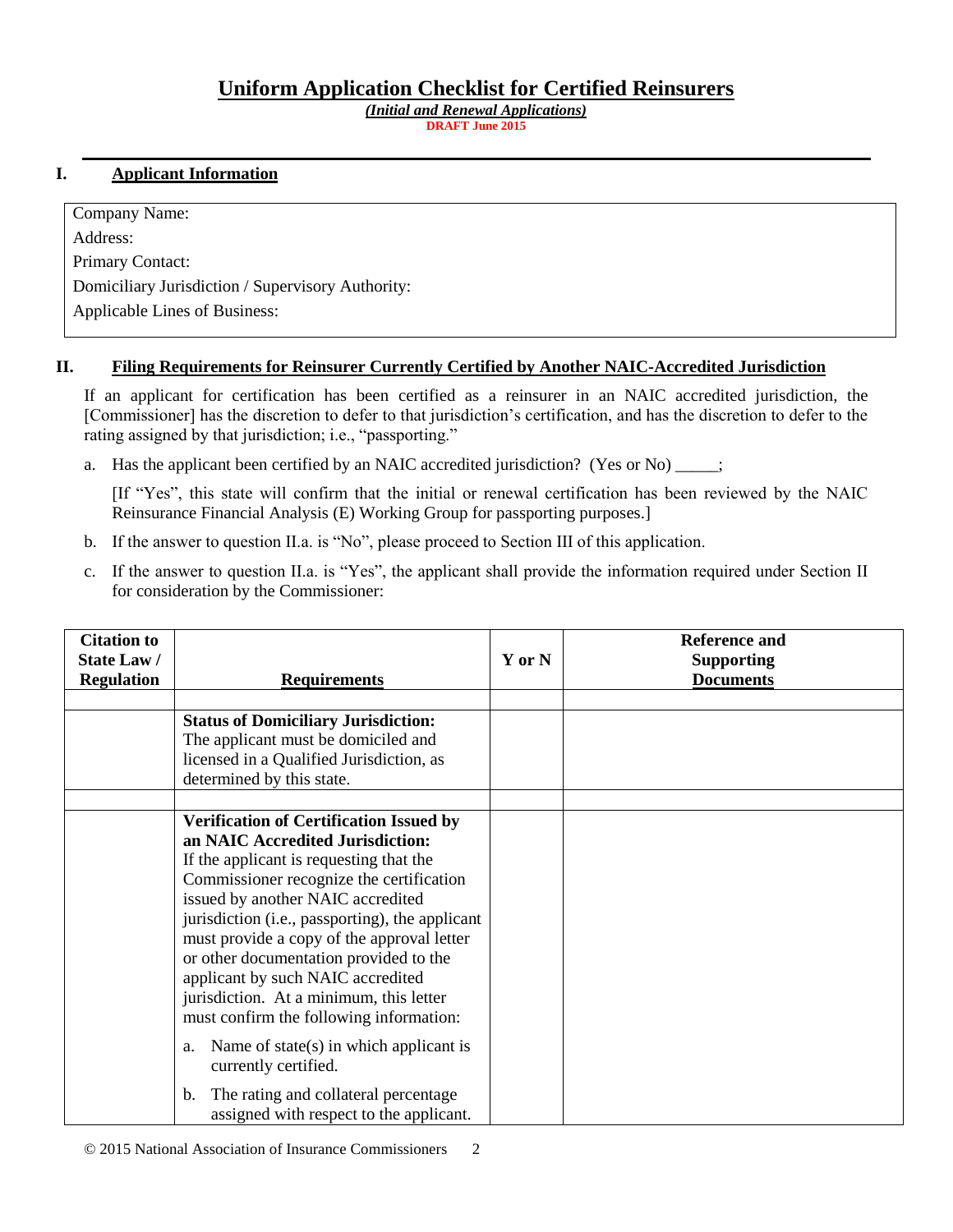| <b>Citation to</b> |                                                                                                                                                                                                                                                                                                                                                                                                                                                                                                                                                                                                                                                                                                                                                                                                                                                                                                                                                                         |        | <b>Reference and</b> |
|--------------------|-------------------------------------------------------------------------------------------------------------------------------------------------------------------------------------------------------------------------------------------------------------------------------------------------------------------------------------------------------------------------------------------------------------------------------------------------------------------------------------------------------------------------------------------------------------------------------------------------------------------------------------------------------------------------------------------------------------------------------------------------------------------------------------------------------------------------------------------------------------------------------------------------------------------------------------------------------------------------|--------|----------------------|
| <b>State Law/</b>  |                                                                                                                                                                                                                                                                                                                                                                                                                                                                                                                                                                                                                                                                                                                                                                                                                                                                                                                                                                         | Y or N | <b>Supporting</b>    |
| <b>Regulation</b>  | <b>Requirements</b>                                                                                                                                                                                                                                                                                                                                                                                                                                                                                                                                                                                                                                                                                                                                                                                                                                                                                                                                                     |        | <b>Documents</b>     |
|                    | The effective and expiration dates with<br>c.<br>respect to the certification.                                                                                                                                                                                                                                                                                                                                                                                                                                                                                                                                                                                                                                                                                                                                                                                                                                                                                          |        |                      |
|                    | The lines of business to which the<br>d.<br>certification is applicable.                                                                                                                                                                                                                                                                                                                                                                                                                                                                                                                                                                                                                                                                                                                                                                                                                                                                                                |        |                      |
|                    | The applicant's commitment to comply<br>e.<br>with all requirements necessary to<br>maintain certification.                                                                                                                                                                                                                                                                                                                                                                                                                                                                                                                                                                                                                                                                                                                                                                                                                                                             |        |                      |
|                    |                                                                                                                                                                                                                                                                                                                                                                                                                                                                                                                                                                                                                                                                                                                                                                                                                                                                                                                                                                         |        |                      |
|                    | <b>Mechanisms Used to Secure Obligations</b><br><b>Incurred as a Certified Reinsurer:</b><br>The applicant must specify the<br>mechanisms it will use to secure<br>obligations incurred as a Certified<br>Reinsurer. If the applicant intends to utilize<br>a multibeneficiary trust for this purpose,<br>the applicant must submit $(1)$ the form of<br>the trust that will be used to secure<br>obligations incurred as a certified<br>reinsurer; and (2) the form of the trust that<br>will be used to secure obligations incurred<br>outside of the applicant's certified<br>reinsurer status, i.e., the applicant's 100%<br>collateralized trust (if applicable). The<br>form of each trust is required to be<br>submitted pursuant to state law in order to<br>ensure that security for these obligations<br>will be kept separate and to ensure that<br>each trust meets the requirements of the<br>state's Credit for Reinsurance statute<br>and/or regulation. |        |                      |
|                    |                                                                                                                                                                                                                                                                                                                                                                                                                                                                                                                                                                                                                                                                                                                                                                                                                                                                                                                                                                         |        |                      |
|                    | Form CR-1 (For Initial and Renewal<br><b>Applications):</b><br>The applicant must provide [insert name of<br>state] Form CR-1, which must be properly<br>executed by an officer authorized to bind<br>the applicant to the commitments set forth<br>in the form. [Insert link to copy of form on<br>state web site.]                                                                                                                                                                                                                                                                                                                                                                                                                                                                                                                                                                                                                                                    |        |                      |
|                    |                                                                                                                                                                                                                                                                                                                                                                                                                                                                                                                                                                                                                                                                                                                                                                                                                                                                                                                                                                         |        |                      |
|                    | Fee:<br>[Insert \$ amount of the fee applicable in<br>this state.]                                                                                                                                                                                                                                                                                                                                                                                                                                                                                                                                                                                                                                                                                                                                                                                                                                                                                                      |        |                      |
|                    |                                                                                                                                                                                                                                                                                                                                                                                                                                                                                                                                                                                                                                                                                                                                                                                                                                                                                                                                                                         |        |                      |
|                    | <b>Other Requirements:</b><br>The applicant must:<br>Commit to comply with other<br>a.                                                                                                                                                                                                                                                                                                                                                                                                                                                                                                                                                                                                                                                                                                                                                                                                                                                                                  |        |                      |
|                    | reasonable requirements deemed                                                                                                                                                                                                                                                                                                                                                                                                                                                                                                                                                                                                                                                                                                                                                                                                                                                                                                                                          |        |                      |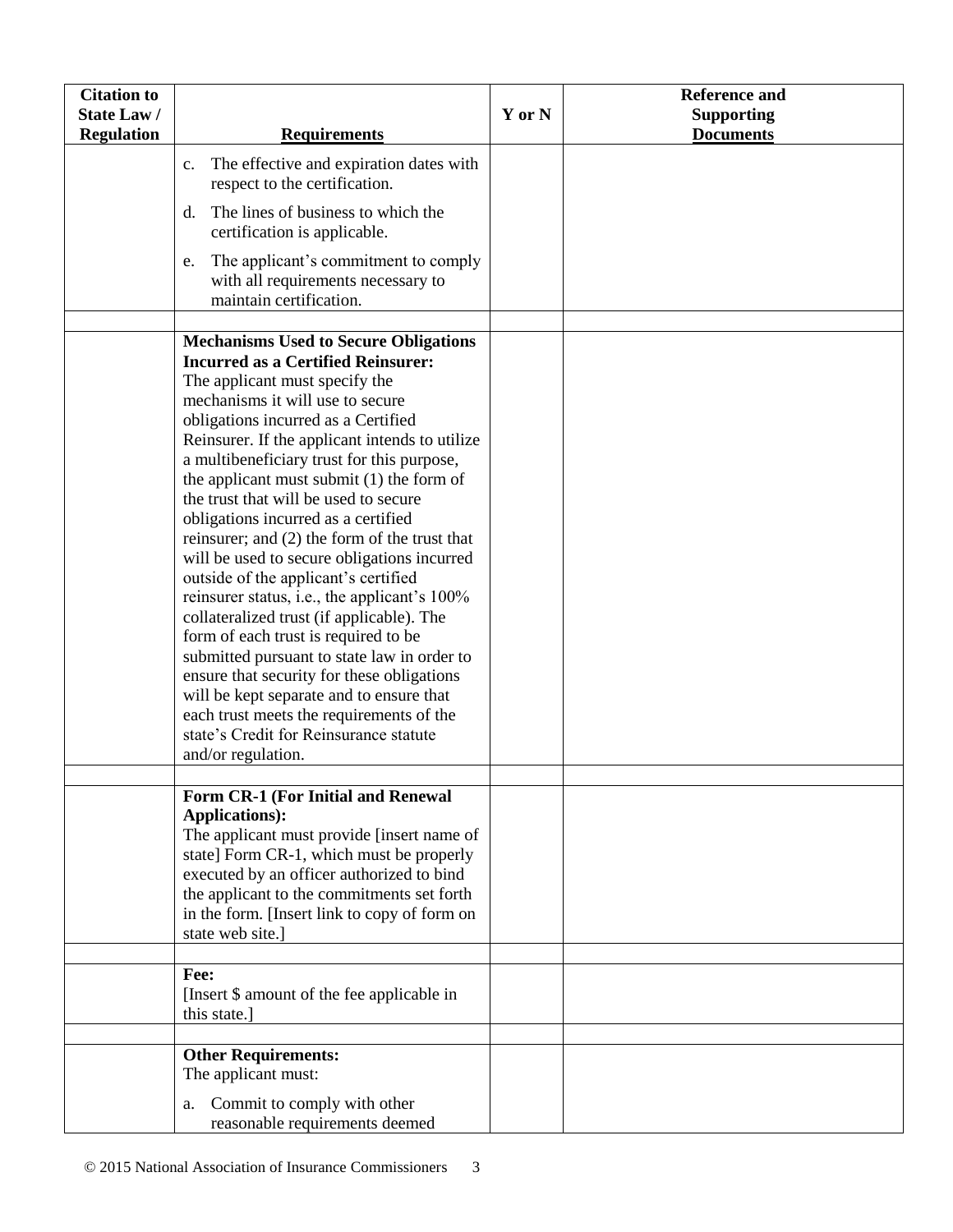| <b>Citation to</b><br><b>State Law/</b><br><b>Regulation</b> | <b>Requirements</b>                                                                                                                                                                                                                                                                                                                                                                                                                                                                                                                                                                                            | Y or N | <b>Reference and</b><br><b>Supporting</b><br><b>Documents</b> |
|--------------------------------------------------------------|----------------------------------------------------------------------------------------------------------------------------------------------------------------------------------------------------------------------------------------------------------------------------------------------------------------------------------------------------------------------------------------------------------------------------------------------------------------------------------------------------------------------------------------------------------------------------------------------------------------|--------|---------------------------------------------------------------|
|                                                              | necessary for certification by the<br>certifying state. Failure to comply with<br>such other requirement could<br>disqualify the reinsurer from<br>certification.                                                                                                                                                                                                                                                                                                                                                                                                                                              |        |                                                               |
|                                                              | Provide a statement that the applicant<br>$\mathbf{b}$ .<br>agrees to post 100% security upon the<br>entry of an order of rehabilitation or<br>conservation against the ceding insurer<br>or its estate.                                                                                                                                                                                                                                                                                                                                                                                                       |        |                                                               |
|                                                              |                                                                                                                                                                                                                                                                                                                                                                                                                                                                                                                                                                                                                |        |                                                               |
|                                                              | <b>Public Notice Requirement:</b><br>The [Commissioner] is required to post<br>notice on the insurance department's<br>website promptly upon receipt of any<br>application for certification, including<br>instructions on how members of the public<br>may respond to the application.<br>The [Commissioner] may not take final<br>action on the application until at least<br>[insert number of days required in the<br>specific state] days after posting such<br>notice. The [Commissioner] will consider<br>any comments received during the public<br>notice period with respect to this<br>application. |        |                                                               |

## **III. Filing Requirements for Full Application**

- a. The applicant shall provide the information required under Section III if:
	- i. the applicant has not been certified by an NAIC accredited jurisdiction
	- ii. the Commissioner makes a determination not to recognize or defer to the certification issued by another NAIC accredited jurisdiction; or
	- iii. the applicant is renewing its certification by an NAIC accredited jurisdiction.
- b. Check appropriate box:

 $\Box$ Initial Application

☐ Renewal Application

| <b>Citation to</b><br>State Law/<br><b>Regulation</b> | <b>Requirements</b>                          | Y or N | Reference and<br><b>Supporting</b><br><b>Documents</b> |
|-------------------------------------------------------|----------------------------------------------|--------|--------------------------------------------------------|
|                                                       |                                              |        |                                                        |
|                                                       | <b>Status of Domiciliary Jurisdiction /</b>  |        |                                                        |
|                                                       | <b>Proof of Licensure and Good Standing:</b> |        |                                                        |
|                                                       | The applicant must be domiciled and          |        |                                                        |
|                                                       | licensed in a Qualified Jurisdiction, as     |        |                                                        |
|                                                       | determined by this state. The applicant      |        |                                                        |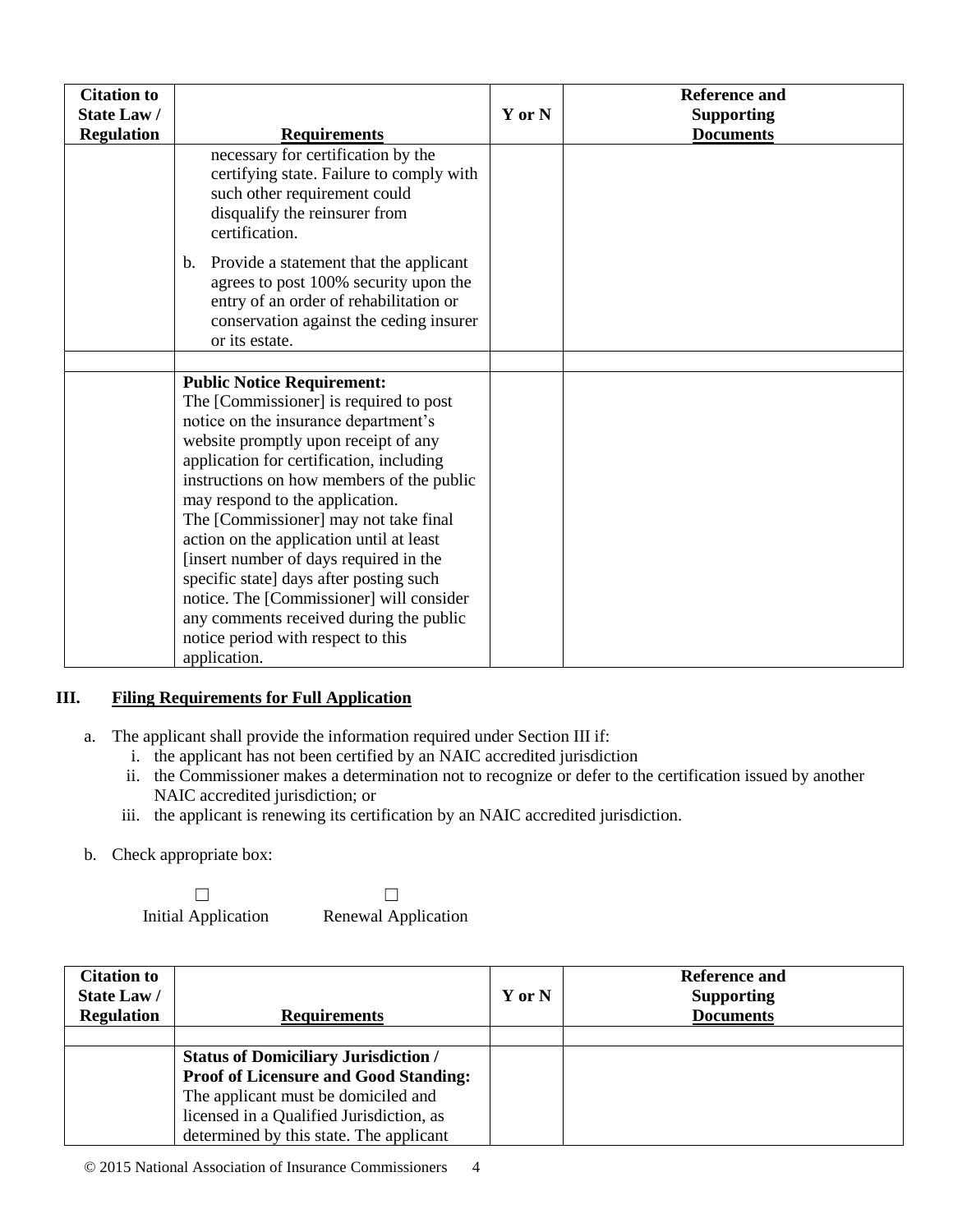| <b>Citation to</b> |                                                                                                                                                                                                                                                                                                                                                                                                                                                                                                                                                                                                                                                                                                                                                                 |        | <b>Reference and</b> |
|--------------------|-----------------------------------------------------------------------------------------------------------------------------------------------------------------------------------------------------------------------------------------------------------------------------------------------------------------------------------------------------------------------------------------------------------------------------------------------------------------------------------------------------------------------------------------------------------------------------------------------------------------------------------------------------------------------------------------------------------------------------------------------------------------|--------|----------------------|
| State Law/         |                                                                                                                                                                                                                                                                                                                                                                                                                                                                                                                                                                                                                                                                                                                                                                 | Y or N | <b>Supporting</b>    |
| <b>Regulation</b>  | <b>Requirements</b>                                                                                                                                                                                                                                                                                                                                                                                                                                                                                                                                                                                                                                                                                                                                             |        | <b>Documents</b>     |
|                    | must be in good standing (or the<br>jurisdiction's equivalent classification) and<br>maintain capital and surplus in excess of its<br>domiciliary jurisdiction's highest<br>regulatory action level.                                                                                                                                                                                                                                                                                                                                                                                                                                                                                                                                                            |        |                      |
|                    | The Commissioner will consider the<br>following information with respect to the<br>applicant's domiciliary jurisdiction:                                                                                                                                                                                                                                                                                                                                                                                                                                                                                                                                                                                                                                        |        |                      |
|                    | Whether the domestic supervisory<br>a.<br>authority been approved as a Qualified<br>Jurisdiction in this state.                                                                                                                                                                                                                                                                                                                                                                                                                                                                                                                                                                                                                                                 |        |                      |
|                    | Confirmation as to whether the<br>b.<br>domestic supervisory authority is<br>included on the NAIC List of Qualified<br>Jurisdictions.                                                                                                                                                                                                                                                                                                                                                                                                                                                                                                                                                                                                                           |        |                      |
|                    | The applicant must provide the following<br>information:                                                                                                                                                                                                                                                                                                                                                                                                                                                                                                                                                                                                                                                                                                        |        |                      |
|                    | A copy of the certificate of authority or<br>a.<br>license to transact insurance and/or<br>reinsurance from the applicant's<br>domiciliary jurisdiction.                                                                                                                                                                                                                                                                                                                                                                                                                                                                                                                                                                                                        |        |                      |
|                    | A certification from the applicant's<br>b.<br>domestic supervisory authority<br>affirming that the applicant is in good<br>standing (or the jurisdiction's<br>equivalent classification) and<br>maintains capital and surplus in excess<br>of the jurisdiction's highest regulatory<br>action level.                                                                                                                                                                                                                                                                                                                                                                                                                                                            |        |                      |
|                    |                                                                                                                                                                                                                                                                                                                                                                                                                                                                                                                                                                                                                                                                                                                                                                 |        |                      |
|                    | <b>Mechanisms Used to Secure Obligations</b><br><b>Incurred as a Certified Reinsurer:</b><br>The applicant must specify the<br>mechanisms it will use to secure<br>obligations incurred as a Certified<br>Reinsurer. If the applicant intends to<br>utilize a multibeneficiary trust for this<br>purpose, the applicant must submit (1) the<br>form of the trust that will be used to secure<br>obligations incurred as a certified<br>reinsurer; and (2) the form of the trust that<br>will be used to secure obligations incurred<br>outside of the applicant's certified<br>reinsurer status, i.e., the applicant's 100%<br>collateralized trust (if applicable). The<br>form of each trust is required to be<br>submitted pursuant to state law in order to |        |                      |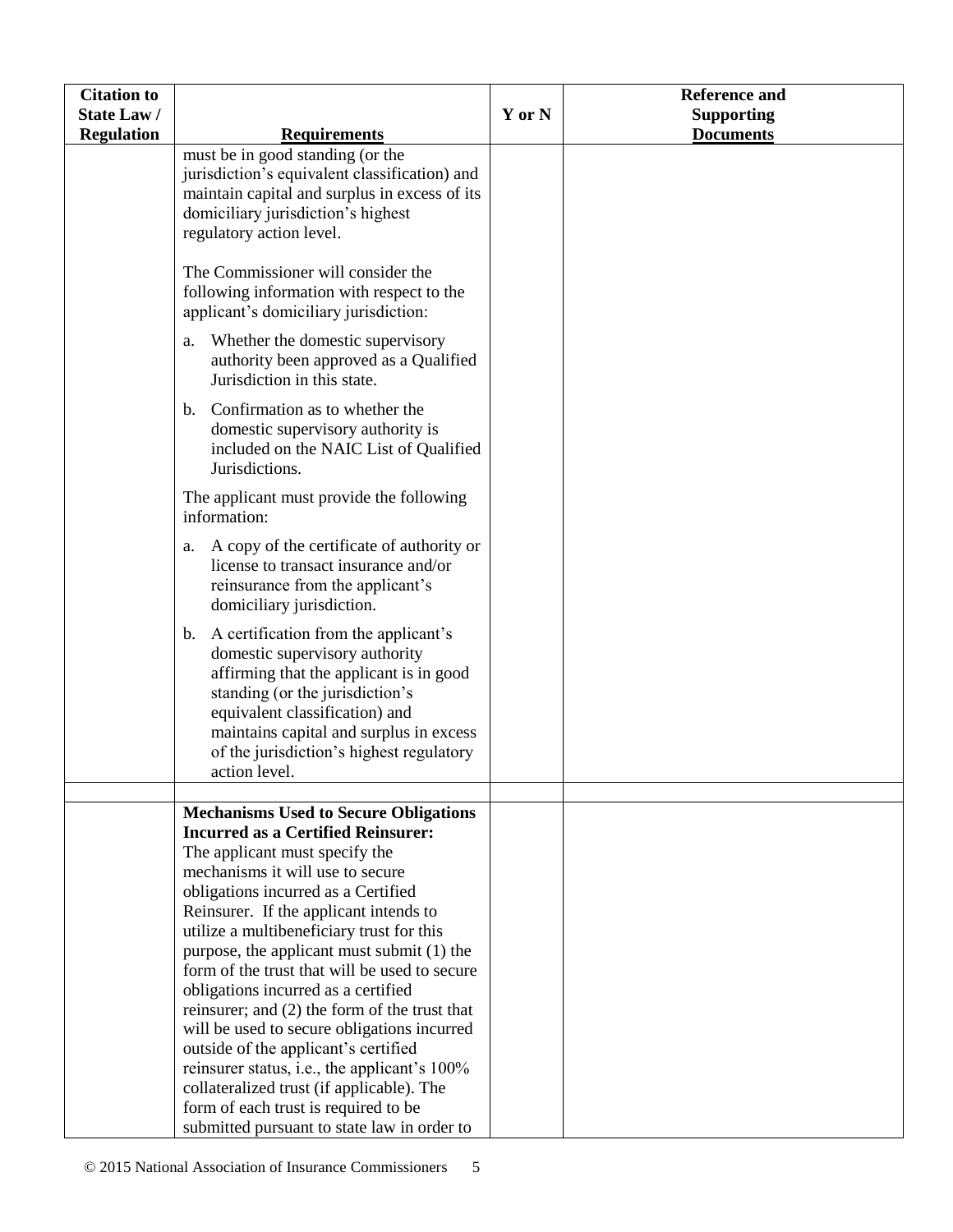| <b>Citation to</b> |                                                                                                                                                                                                                                                                                                                                                                                                                                                                                                                                                                                                                                                                                                                            |        | <b>Reference and</b> |
|--------------------|----------------------------------------------------------------------------------------------------------------------------------------------------------------------------------------------------------------------------------------------------------------------------------------------------------------------------------------------------------------------------------------------------------------------------------------------------------------------------------------------------------------------------------------------------------------------------------------------------------------------------------------------------------------------------------------------------------------------------|--------|----------------------|
| <b>State Law/</b>  |                                                                                                                                                                                                                                                                                                                                                                                                                                                                                                                                                                                                                                                                                                                            | Y or N | <b>Supporting</b>    |
| <b>Regulation</b>  | <b>Requirements</b>                                                                                                                                                                                                                                                                                                                                                                                                                                                                                                                                                                                                                                                                                                        |        | <b>Documents</b>     |
|                    | ensure that security for these obligations<br>will be kept separate and to ensure that<br>each trust meets the requirements of the<br>state's Credit for Reinsurance statute<br>and/or regulation.                                                                                                                                                                                                                                                                                                                                                                                                                                                                                                                         |        |                      |
|                    |                                                                                                                                                                                                                                                                                                                                                                                                                                                                                                                                                                                                                                                                                                                            |        |                      |
|                    | <b>Financial Strength Ratings:</b><br>The applicant must maintain interactive<br>financial strength ratings from two or more<br>acceptable rating agencies. The applicant<br>must provide the following:                                                                                                                                                                                                                                                                                                                                                                                                                                                                                                                   |        |                      |
|                    | Confirm all interactive financial<br>a.<br>strength ratings currently maintained<br>by the applicant.                                                                                                                                                                                                                                                                                                                                                                                                                                                                                                                                                                                                                      |        |                      |
|                    | b. Copies of full rating agency reports<br>with respect to all financial strength<br>ratings currently maintained by the<br>applicant, if available. If a full report<br>is not available, the applicant must<br>provide a letter from the applicable<br>rating agency confirming its current<br>financial strength rating.                                                                                                                                                                                                                                                                                                                                                                                                |        |                      |
|                    | A description of any changes within<br>c.<br>the last three years in the financial<br>strength rating from an approved rating<br>agency.                                                                                                                                                                                                                                                                                                                                                                                                                                                                                                                                                                                   |        |                      |
|                    | <b>NOTE:</b> Acceptable rating agencies<br>include A.M. Best, Fitch Ratings, Moody's<br>Investor Service, Standard & Poor's, or<br>any other Nationally Recognized Statistical<br>Rating Organization.                                                                                                                                                                                                                                                                                                                                                                                                                                                                                                                     |        |                      |
|                    |                                                                                                                                                                                                                                                                                                                                                                                                                                                                                                                                                                                                                                                                                                                            |        |                      |
|                    | <b>Disputed and/or Overdue Reinsurance</b><br><b>Claims / Business Practices:</b><br>The Commissioner may consider the<br>applicant's business practices in dealing<br>with its ceding insurers, including<br>compliance with contractual terms and<br>obligations. The applicant must provide the<br>following if 1) at the individual cedent<br>level, the reinsurer has 10% or more of its<br>applicant's reinsurance obligations to U.S.<br>cedents that payable in are in dispute and/or<br>more than 90 days past due exceed 5%to<br>any of its top 15 individual US cedents,<br>based on amount oftotal reinsurance<br>obligations to U.S. cedents as of the end of<br>its prior financial reporting year; assumed, |        |                      |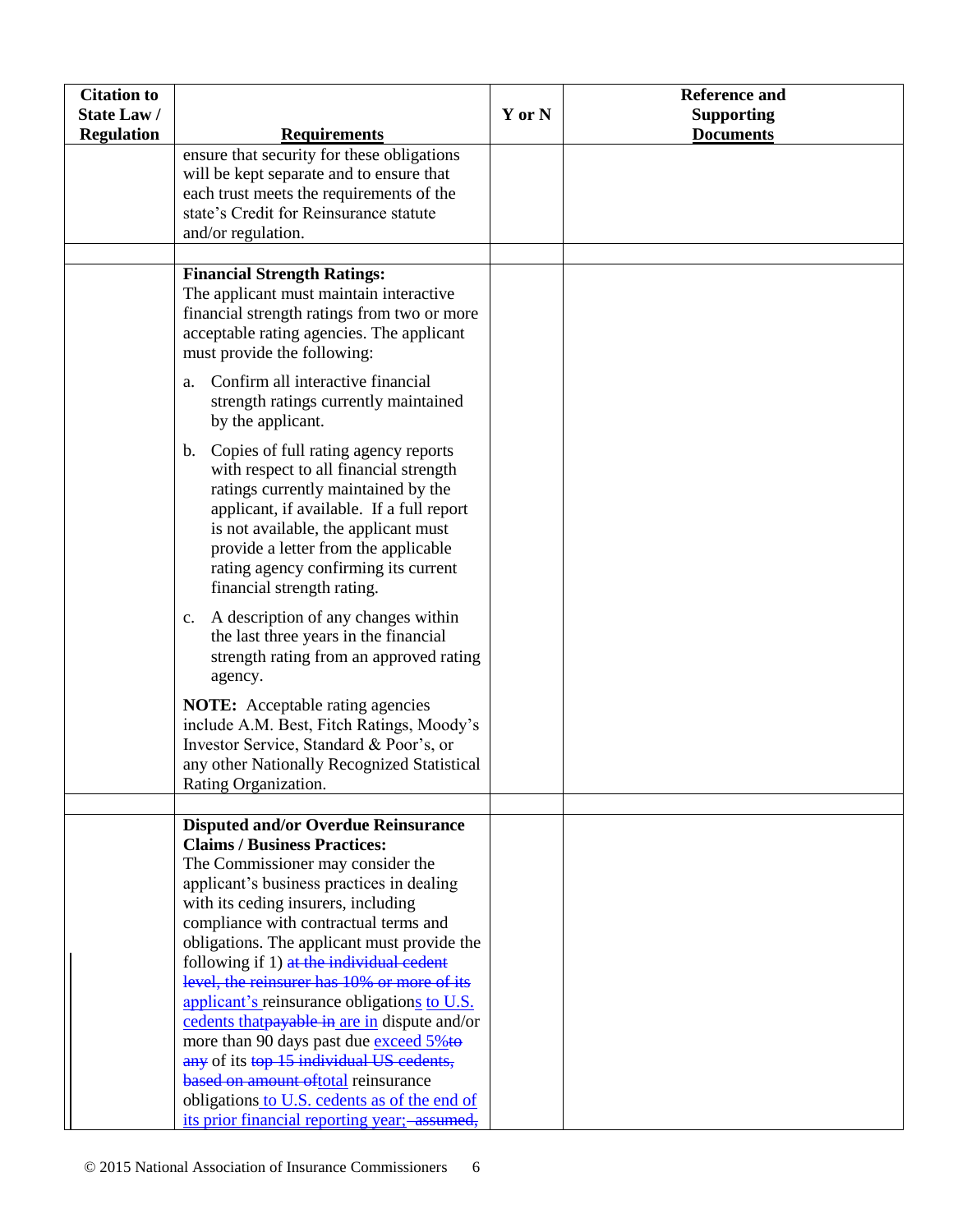| <b>Citation to</b> |                                                                                                                                                                                                                                                                                                                                                                                                                                                                                                                                                                                                                                                                                                                                                                           |        | <b>Reference and</b> |
|--------------------|---------------------------------------------------------------------------------------------------------------------------------------------------------------------------------------------------------------------------------------------------------------------------------------------------------------------------------------------------------------------------------------------------------------------------------------------------------------------------------------------------------------------------------------------------------------------------------------------------------------------------------------------------------------------------------------------------------------------------------------------------------------------------|--------|----------------------|
| State Law/         |                                                                                                                                                                                                                                                                                                                                                                                                                                                                                                                                                                                                                                                                                                                                                                           | Y or N | <b>Supporting</b>    |
| <b>Regulation</b>  | <b>Requirements</b>                                                                                                                                                                                                                                                                                                                                                                                                                                                                                                                                                                                                                                                                                                                                                       |        | <b>Documents</b>     |
|                    | or 2) the applicant's reinsurance<br>obligations to any of the top $10at$ the<br>aggregate level with respect to U.S.<br>cedents (based on the amount of<br>outstanding reinsurance obligations as of<br>the end of its prior financial reporting<br>year), the reinsurer has claims that are in<br>dispute and/or more than 90 days past due<br>$exceed that are 10% or more of its total$<br>reinsurance obligations <b>payable</b> to that all<br>$U_{.}S_{.}$ cedents:<br>Then, in either case, the applicant will<br>provide:<br>Notice of that fact to the<br>a.<br>Commissioner and a detailed<br>explanation regarding the reason(s) for<br>the amount of A list and description of<br>all reinsurance claims that are in<br>disputed or overdue claims exceeding |        |                      |
|                    | the levels noted above; and -and/or<br>more than 90 days past due regarding<br>reinsurance assumed from U.S.<br>domestic ceding insurers.                                                                                                                                                                                                                                                                                                                                                                                                                                                                                                                                                                                                                                 |        |                      |
|                    | $b.$ A description of the applicant's<br>business practices in dealing with U.S.<br>ceding insurers, including its record of<br>compliance with reinsurance<br>contractual terms, and a statement that<br>the applicant commits to comply with<br>all contractual requirements applicable<br>to reinsurance contracts with U.S.<br>ceding insurers.                                                                                                                                                                                                                                                                                                                                                                                                                       |        |                      |
|                    | Upon receipt of such notice and<br>explanation, the Commissioner may<br>request additional information<br>concerning the applicant's claims<br>practices with regard to any or all U.S.<br>ceding insurers.                                                                                                                                                                                                                                                                                                                                                                                                                                                                                                                                                               |        |                      |
|                    |                                                                                                                                                                                                                                                                                                                                                                                                                                                                                                                                                                                                                                                                                                                                                                           |        |                      |
|                    | <b>Schedules for Reinsurance Assumed and</b><br><b>Reinsurance Ceded:</b><br>The applicant must provide the following:                                                                                                                                                                                                                                                                                                                                                                                                                                                                                                                                                                                                                                                    |        |                      |
|                    | For applicants domiciled in the U.S.,<br>a.<br>provide the most recent NAIC Annual<br><b>Statement Blank Schedule F</b><br>(property/casualty) and/or Schedule S<br>(life and health).                                                                                                                                                                                                                                                                                                                                                                                                                                                                                                                                                                                    |        |                      |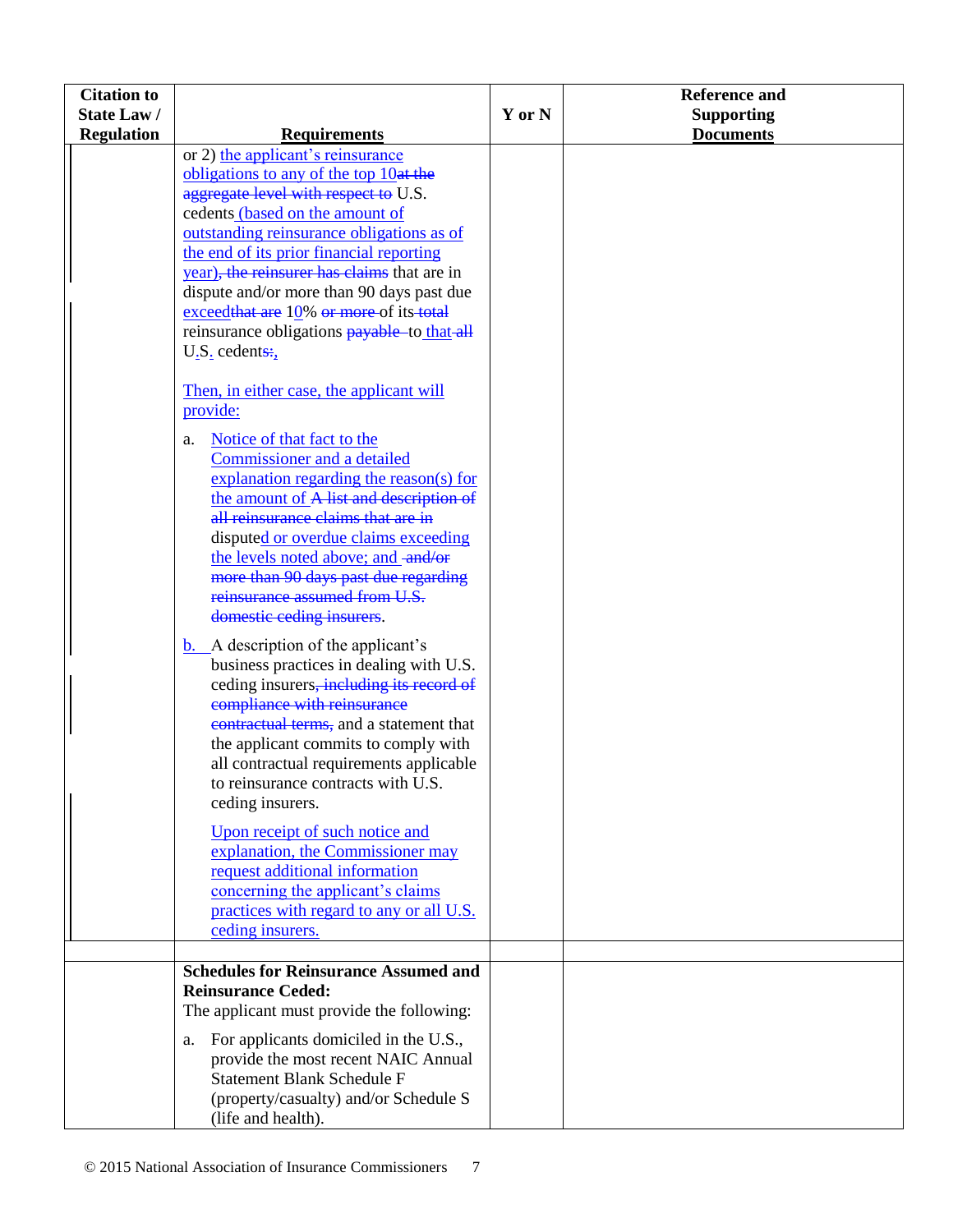| <b>Citation to</b><br><b>State Law/</b><br><b>Regulation</b> | <b>Requirements</b>                                                                                                                                                                                                                                       | Y or N | <b>Reference and</b><br><b>Supporting</b><br><b>Documents</b> |
|--------------------------------------------------------------|-----------------------------------------------------------------------------------------------------------------------------------------------------------------------------------------------------------------------------------------------------------|--------|---------------------------------------------------------------|
|                                                              | For applicants domiciled outside the<br>$\mathbf{b}$ .<br>U.S. provide Form CR-F<br>(property/casualty) and/or Form CR-S<br>(life and health), completed in<br>accordance with the instructions<br>adopted by the NAIC [include link to<br>instructions.] |        |                                                               |
|                                                              | <b>Regulatory Actions:</b><br>The applicant must provide a description of<br>any regulatory actions taken against the<br>applicant.                                                                                                                       |        |                                                               |
|                                                              | Include all regulatory actions, fines<br>a.<br>and penalties, regardless of the<br>amount.                                                                                                                                                                |        |                                                               |
|                                                              | Provide a description of any changes in<br>$b_{\cdot}$<br>with respect to the provisions of the<br>applicant's domiciliary license.                                                                                                                       |        |                                                               |
|                                                              | [NOTE: Reinsurance-FAWG requires this<br>information for the last three years for<br>passporting purposes.]                                                                                                                                               |        |                                                               |
|                                                              |                                                                                                                                                                                                                                                           |        |                                                               |
|                                                              | <b>Financial/Regulatory Filings:</b><br>The applicant must provide the following:                                                                                                                                                                         |        |                                                               |
|                                                              | A copy of the most recent report of the<br>a.<br>independent auditor.                                                                                                                                                                                     |        |                                                               |
|                                                              | Copies of the audited financial<br>$\mathbf{b}$ .                                                                                                                                                                                                         |        |                                                               |
|                                                              | statements for the last three years.<br>Financial statements must demonstrate                                                                                                                                                                             |        |                                                               |
|                                                              | that the applicant has minimum capital                                                                                                                                                                                                                    |        |                                                               |
|                                                              | and surplus, or the equivalent, of at                                                                                                                                                                                                                     |        |                                                               |
|                                                              | least $$250,000,000$ . If the applicant is<br>an association including incorporated                                                                                                                                                                       |        |                                                               |
|                                                              | and individual unincorporated                                                                                                                                                                                                                             |        |                                                               |
|                                                              | underwriters, statements must                                                                                                                                                                                                                             |        |                                                               |
|                                                              | demonstrate that the applicant has<br>capital and surplus equivalents (net of                                                                                                                                                                             |        |                                                               |
|                                                              | liabilities) of at least \$250,000,000,                                                                                                                                                                                                                   |        |                                                               |
|                                                              | and a central fund containing a balance                                                                                                                                                                                                                   |        |                                                               |
|                                                              | of at least \$250,000,000. Please note                                                                                                                                                                                                                    |        |                                                               |
|                                                              | the following requirements with<br>respect to these financial statements:                                                                                                                                                                                 |        |                                                               |
|                                                              | Audited U.S. GAAP basis<br>statements must be submitted if<br>available.                                                                                                                                                                                  |        |                                                               |
|                                                              | Audited IFRS basis statements are                                                                                                                                                                                                                         |        |                                                               |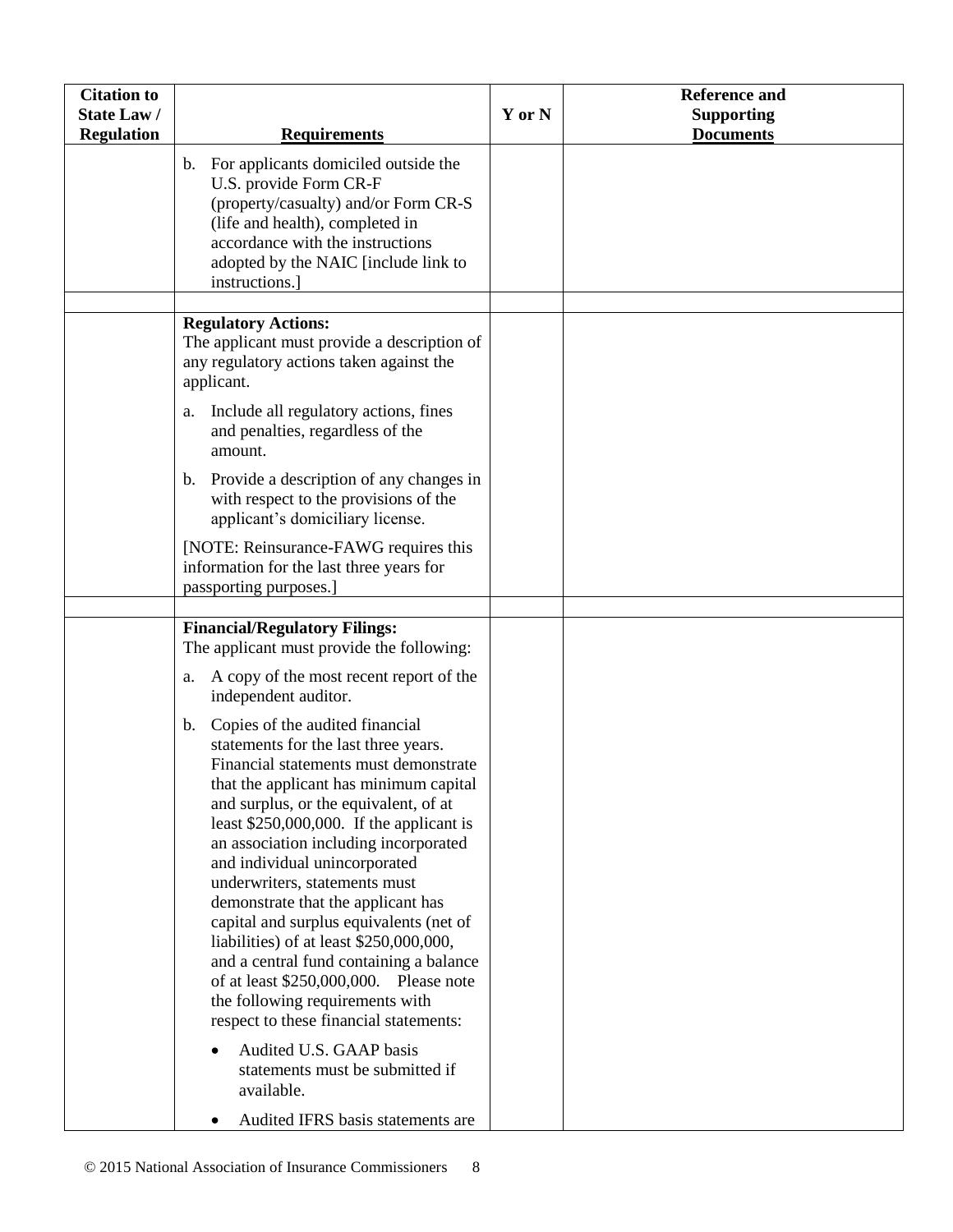| <b>Citation to</b> |                                                                                                                                                                                                                                                                                                                                                                                                                                                                                                                                                                                                                                                                                                                                                |        | <b>Reference and</b> |
|--------------------|------------------------------------------------------------------------------------------------------------------------------------------------------------------------------------------------------------------------------------------------------------------------------------------------------------------------------------------------------------------------------------------------------------------------------------------------------------------------------------------------------------------------------------------------------------------------------------------------------------------------------------------------------------------------------------------------------------------------------------------------|--------|----------------------|
| State Law/         |                                                                                                                                                                                                                                                                                                                                                                                                                                                                                                                                                                                                                                                                                                                                                | Y or N | <b>Supporting</b>    |
| <b>Regulation</b>  | <b>Requirements</b>                                                                                                                                                                                                                                                                                                                                                                                                                                                                                                                                                                                                                                                                                                                            |        | <b>Documents</b>     |
|                    | acceptable but must include an<br>audited footnote reconciling equity<br>and net income to a U.S. GAAP<br>basis.<br>With the permission of the<br>٠<br>Commissioner, an applicant may<br>be allowed to submit audited IFRS<br>basis statements with<br>reconciliation to U.S. GAAP<br>certified by an officer of the                                                                                                                                                                                                                                                                                                                                                                                                                           |        |                      |
|                    | applicant.<br>Upon the initial certification, the<br>$\bullet$<br>Commissioner may consider<br>audited financial statements for the<br>last three years as filed with the<br>applicant's non-U.S. jurisdiction<br>supervisor. If the Commissioner<br>accepts such statements in the<br>initial filing, the applicant must<br>acknowledge and commit that<br>future financial statement filings<br>will include the appropriate<br>reconciliation to a U.S. GAAP<br>basis, as indicated above.<br>A copy of the Actuarial Opinion and<br>$c_{\cdot}$<br>other regulatory filings, as filed with<br>the applicant's domiciliary supervisor.<br>[NOTE: Reinsurance-FAWG requires<br>a stand-alone Actuarial Opinion for<br>passporting purposes.] |        |                      |
|                    |                                                                                                                                                                                                                                                                                                                                                                                                                                                                                                                                                                                                                                                                                                                                                |        |                      |
|                    | <b>Solvent Schemes of Arrangement:</b><br>The applicant must provide:<br>A description of any past, present or<br>a.<br>proposed future participation in any<br>solvent scheme of arrangement, or<br>similar procedure, involving U.S.                                                                                                                                                                                                                                                                                                                                                                                                                                                                                                         |        |                      |
|                    | ceding insurers.<br>b. A statement that the applicant commits<br>to notify the commissioner of any<br>future proposed participation in any<br>solvent scheme of arrangement, or<br>similar procedure, as soon as<br>practicable.                                                                                                                                                                                                                                                                                                                                                                                                                                                                                                               |        |                      |
|                    | Form CR-1 (For Initial and Renewal                                                                                                                                                                                                                                                                                                                                                                                                                                                                                                                                                                                                                                                                                                             |        |                      |
|                    | <b>Applications):</b>                                                                                                                                                                                                                                                                                                                                                                                                                                                                                                                                                                                                                                                                                                                          |        |                      |